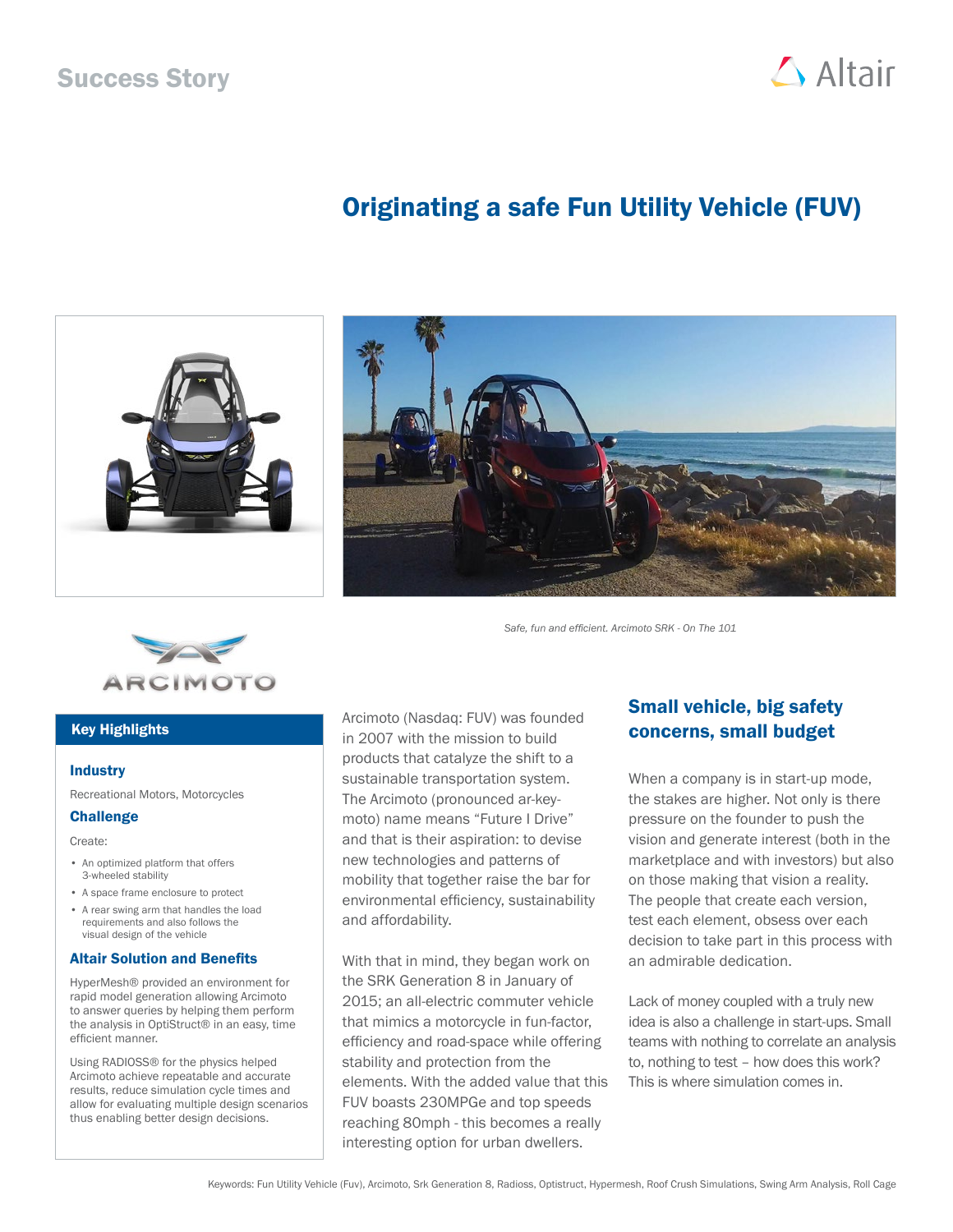# Originating a safe Fun Utility Vehicle (FUV)

"Altair's support has been good for decades. Now that I have a significant time zone difference, my colleagues and I have been using the *create a support request* option instead of calling, and have found that people give well thought out and helpful answers."

STEPHANIE MOORE-FULLER MECHANICAL ENGINEER, VEHICLE STRUCTURE AND SAFETY ARCIMOTO,INC.



*Rear swing-arm modal analysis using Altair's OptiStruct finite element solver.*

### Example A: Rear swing-arm

As the SRK engineering team evaluated different parts of the FUV, they knew they wanted to keep with the original aesthetics – a nice round design, no sharp edges. In order to do this, they would need to use tubular materials rather than square. The concern put forth: was it strong enough to take on the road with all its evils (grooves, potholes, debris)? HyperMesh®, a premier pre-processor for concept and high-fidelity modeling helped with this. With its advanced geometry and meshing capabilities this software provided an environment for rapid model generation and allowed them to answer that query by helping them perform the analysis in OptiStruct® in an easy, time efficient way thus validating the desire to use a component that aligned with the vehicle design.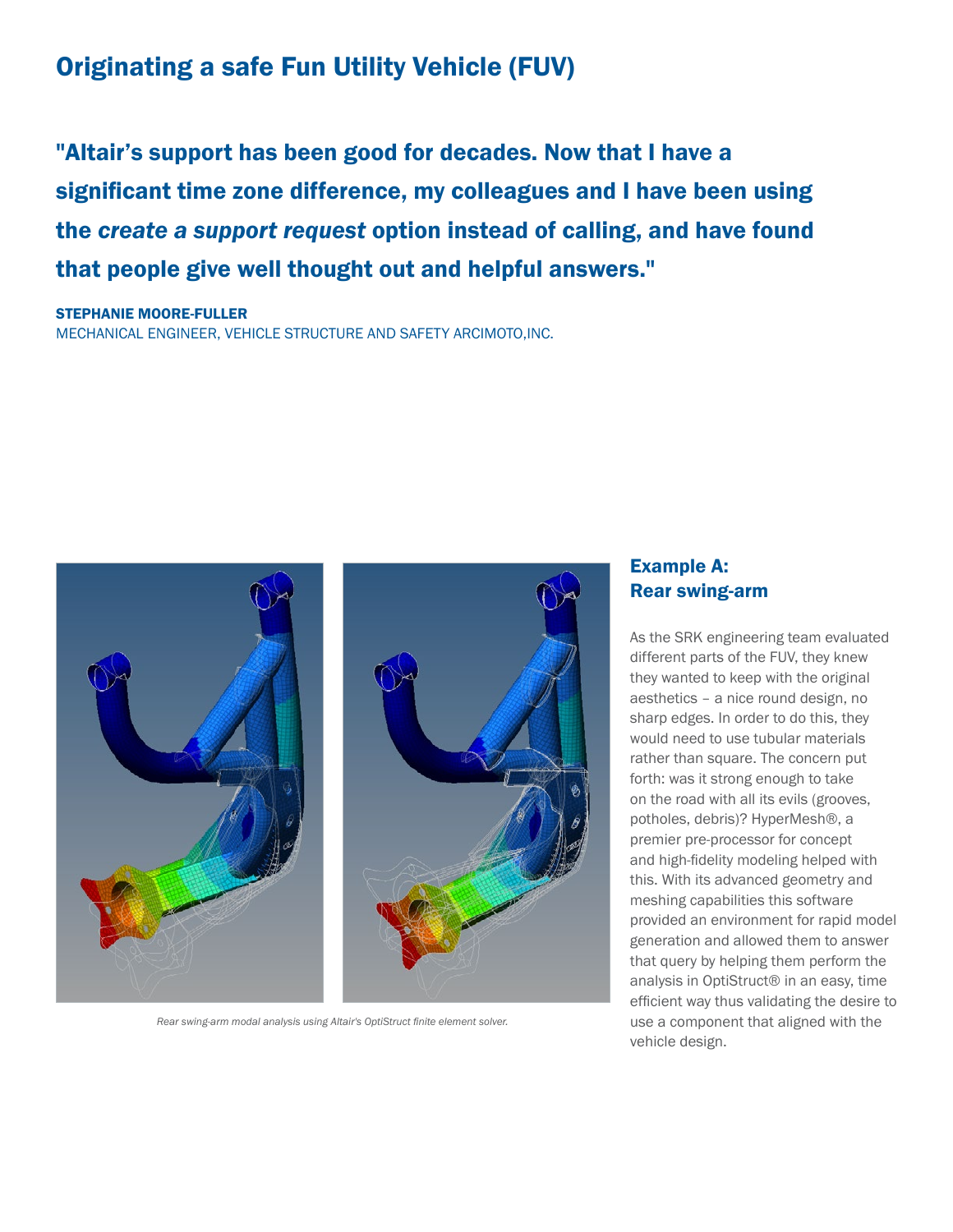



*Roof crush analysis with Radioss Dynamic solver - initial loading.*

*Load progressing with increased von Mises stress and deformations.*

*100% loading with stress and final deformed state.*

## Example B: Roof Crush Analysis

Because this is a new breed of vehicle, the team felt it was important to consider cross-industry tests that would reinforce their commitment to outstanding motorcycle safety thus instilling confidence within the marketplace for their product. For example, the team used the roof crush test guidelines, where the roof withstands a load of 3x the weight of the vehicle, as a part of their exploratory process.

For the roof crush work, the team turned to HyperMesh and RADIOSS®. They used HyperMesh to model a very complex roll cage. Every tube on the roll cage of the vehicle had to meet and be mitered to the next tube by sharing nodes.

They used Altair's RADIOSS solver for the roof crush simulations. With RADIOSS, very complex problems involving large deformations, dynamic events, non-linear materials with progressive failure models, and much more can be solved in a very impressive wall clock time. Using the right tool for the physics, achieving repeatable and accurate results, and reducing simulation cycle times gave the engineers more time and iterations to help drive better design decisions.

Once the model was up and running, they were able to run several different thicknesses and compare against the baseline created which gave them confidence in their design and its ability to withstand the weight of the test. This exercise provided them yet another edge in the messaging they intended to go to market with – messaging that had data to back it up.

## The right combination of organic experience and software simulation scenarios

Arcimoto raised the bar by bringing in a mechanical engineer specializing in automotive structure and crash to improve safety, strength and stiffness - over and above what is required for a typical motorcycle. She, in turn, chose a software that enabled her team to quickly and efficiently perform linear and nonlinear analysis on a variety of load conditions. Solid team decisions, backed by valid testing.